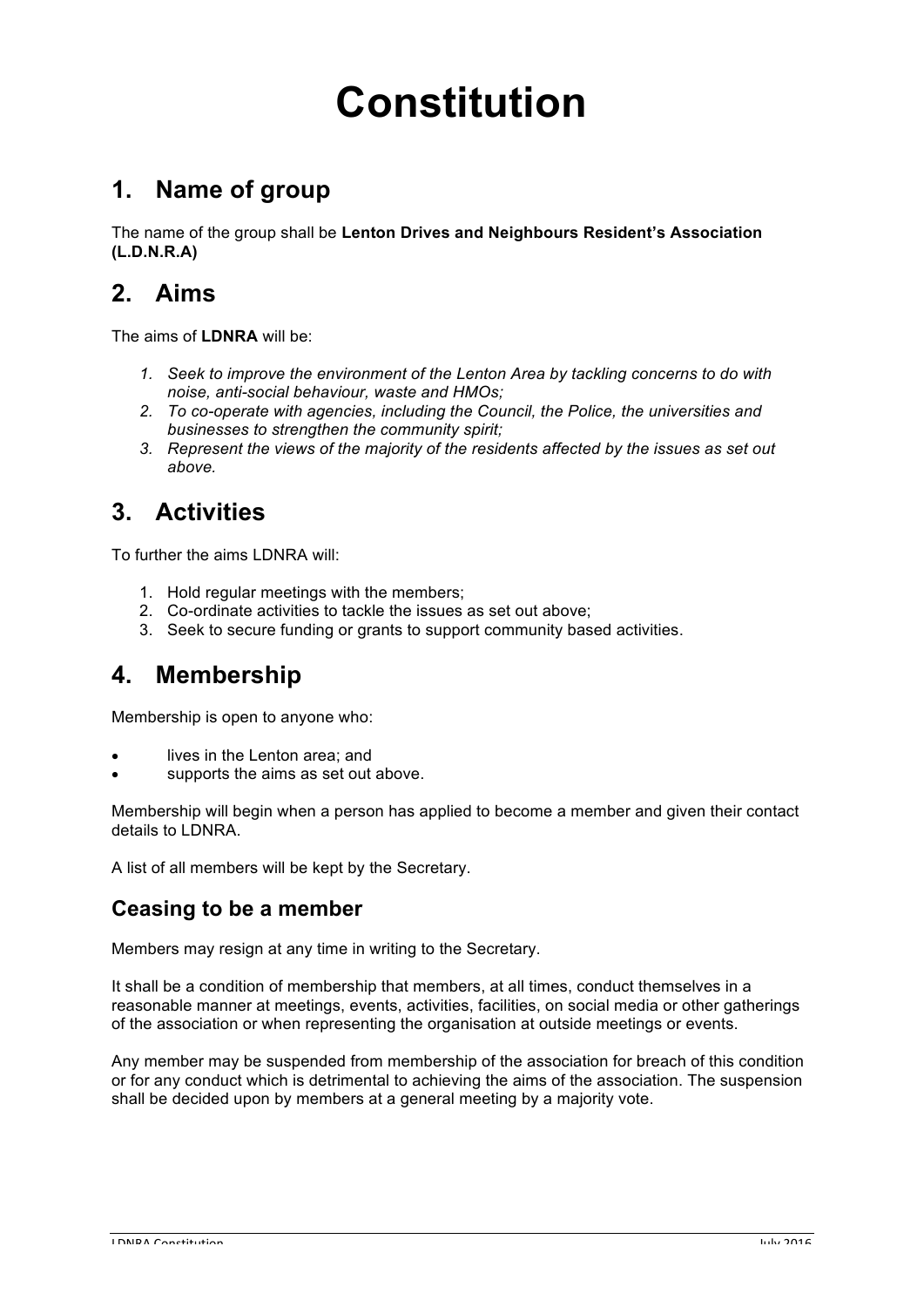# **5. Equal Opportunities**

LDNRA will not discriminate on the grounds of on grounds of age, disability, gender / gender reassignment, marriage / civil partnership, pregnancy / maternity, race, religion or belief, sex, or sexual orientation.

# **5. Officers and committee**

The business of the group will be carried out by a Committee elected at the Annual General Meeting.

The Committee will meet at least four times a year.

The Committee will be composed of 4 committee members. Up to 4 additional members may be co-opted onto the committee at the discretion of the committee.

The officers' roles are as follows:

- **Chair of the Association,** who shall be responsible for the vision and direction of the group;
- **Chair of meetings,** who shall chair both general and committee meetings;
- **Secretary**, who shall be responsible for the taking of minutes, the distribution of all papers and for keeping membership records;
- **Treasurer,** who shall be responsible for maintaining accounts and presenting financial reports at meetings.

In the event of an officer standing down during the year a replacement will be elected by the next General Meeting of members.

Any committee member absent without the permission of the chair from all meetings held within a period of six consecutive months will be contacted and asked to stand down; if no reply has been received within 7 days then they will be removed from office.

The Committee can invite any members to attend committee meetings, who may speak but not vote.

# **6. Meetings**

#### **6.1. Annual General Meetings**

An Annual General Meeting (AGM) will be held within fifteen months of the previous AGM.

All members will be notified by email at least 3 weeks before the date of the meeting, giving the venue, date and time.

Nominations for the committee may be made to the Secretary before the meeting, or at the meeting.

The quorum for the AGM will be 10% of the membership or 5 members, whichever is the greater number.

At the AGM:-

- The Committee will present a report of the work of LDNRA over the year.
- The Committee will present the accounts of LDNRA for the previous year.
- The officers and Committee for the next year will be elected.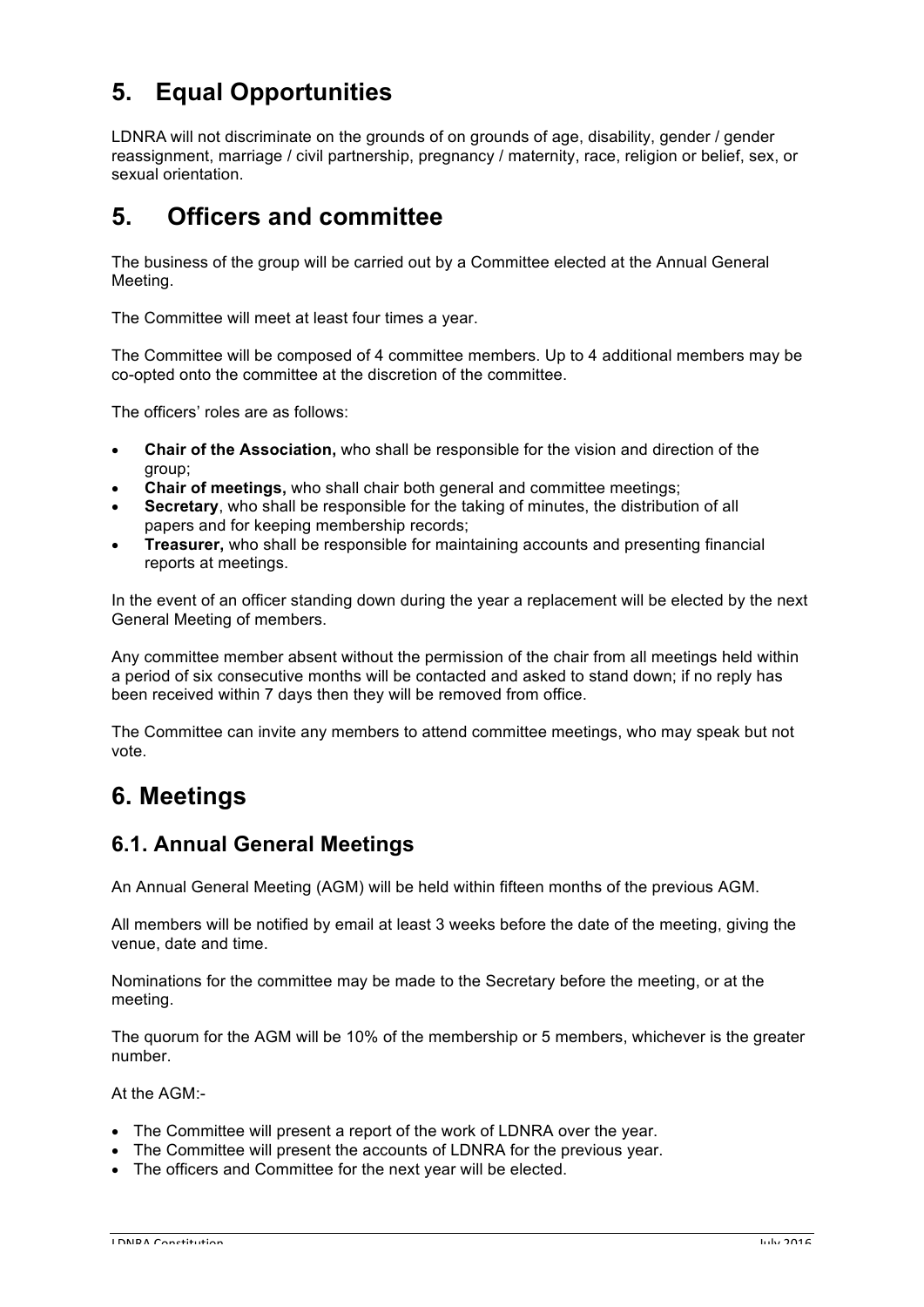#### **6.2 Special General Meetings**

The Secretary will call a Special General Meeting at the request of the majority of the committee or at least eight other members giving a written request to the Chair of the Association or Secretary stating the reason for their request.

The meeting will take place within twenty-one days of the request.

All members will be given two weeks' notice of such a meeting, giving the venue, date, time and agenda, and notice may be in person, telephone or email.

The quorum for the Special General Meeting will be 10% of the membership or 5 members, whichever is the greater number.

#### **6.3 General Meetings**

General Meetings are open to all members and will be held at least 3 times a year or more often if necessary.

All members will be given two weeks' notice of such a meeting, giving the venue, date, time and agenda, and notice may be by telephone, email or post.

The quorum for a General Meeting shall be 10% of the membership or 5 members, whichever is the greater number.

## **7. Rules of Procedure for meetings**

All questions that arise at any meeting will be discussed openly and the meeting will seek to find general agreement that everyone present can agree to.

If a consensus cannot be reached a vote will be taken and a decision will be made by a simple majority of members present. If the number of votes cast on each side are equal, the Chair of meeting shall have an additional casting vote.

#### **8. Finances**

An account will be maintained on behalf of LDNRA at a bank agreed by the committee. Three cheque signatories will be nominated by the Committee (one to be the Treasurer). Any two of these must sign every cheque. The signatories must not be related nor members of the same household.

Records of income and expenditure will be maintained by the Treasurer and a financial statement given to each meeting.

All money raised by or on behalf of LDNRA is only to be used to further the aims of the group, as specified in item 2 of this constitution.

## **9. Amendments to the Constitution**

Amendments to the constitution may only be made at the Annual General Meeting or a Special General Meeting.

Any proposal to amend the constitution must be given to the Secretary in writing. The proposal must then be circulated with the notice of meeting.

Any proposal to amend the constitution will require a two thirds majority of those present and entitled to vote.